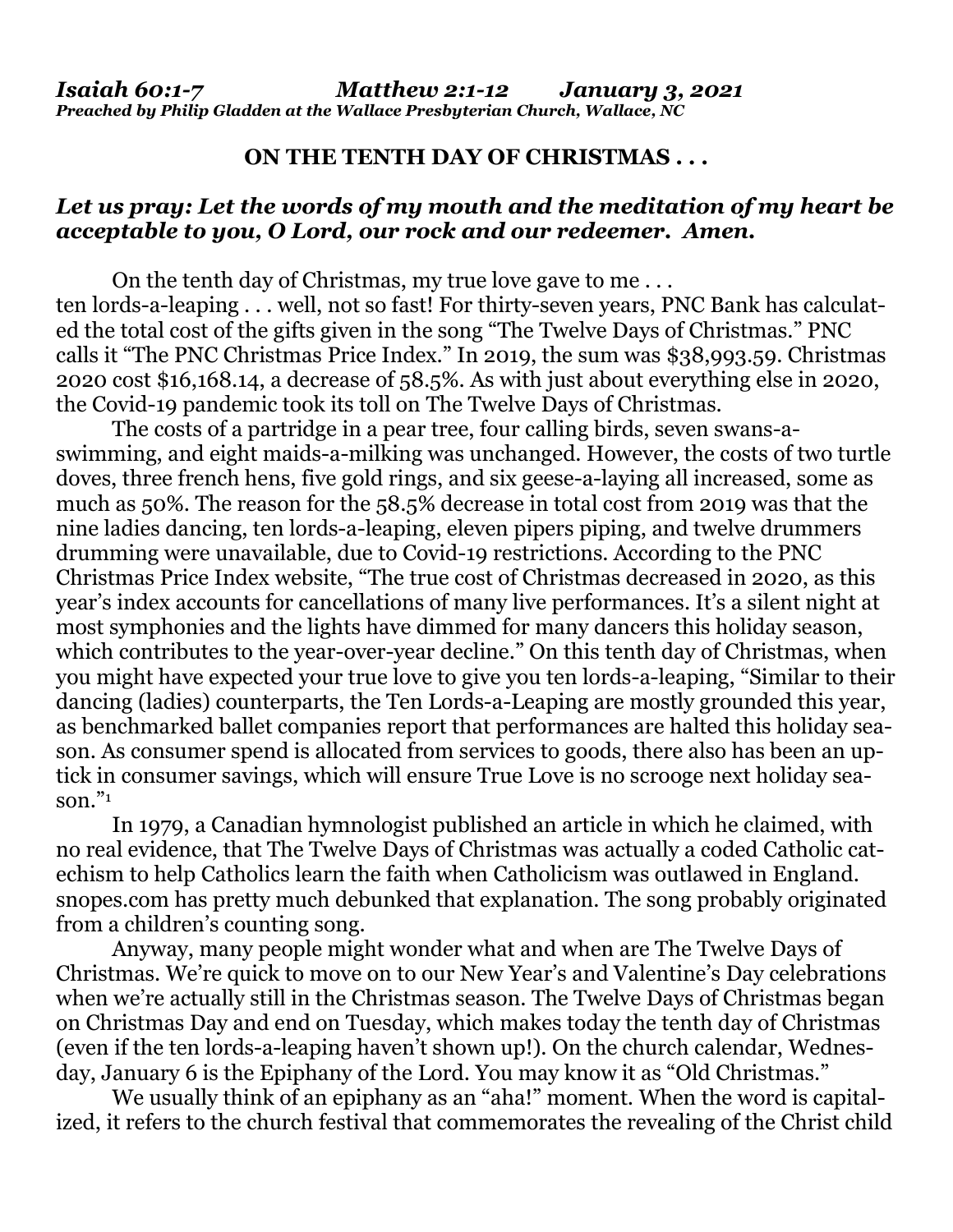to the Gentiles. This is the story of the wise men which we heard from Matthew's gospel this morning. Of course, over the years all sorts of traditions have developed about these mysterious visitors from the East. They have been named and assigned countries of origin: Melchior from Persia; Gaspar from India; and Balthazar from Arabia. And, of course, we can't forget that the three wise men rode to Bethlehem on camels.

In 1895, Henry van Dyke published a story about another, fourth wise man named Altaban from Persia. Because Altaban stopped many times along the way to help people in need, he was late to Bethlehem and didn't see the Christ child. He spent the next thirty-three years traveling and searching in vain for the Christ, only to arrive in Jerusalem at the time of Jesus' crucifixion. As he lay dying following an accident, Artaban heard the Lord's voice say, "Inasmuch as thou hast done it unto one of the least of these my brethren, thou hast done it unto me." The other, fourth wise man died, knowing his gifts had been received by the King.

Well, that's all fine and good. But, even though we began worship today singing "We Three Kings of Orient Are," none of those familiar traditions can be found in the Bible! Here is how Matthew introduces and identifies the wise men: "In the time of King Herod, after Jesus was born in Bethlehem of Judea, wise men from the East came to Jerusalem, asking, 'Where is the child who has been born king of the Jews? For we observed his star at its rising, and have come to pay him homage.'" (Matthew 2:1-2) Matthew doesn't tell us their names, nor does he tell us which countries they traveled from. Matthew doesn't tell us how they traveled from the East to Jerusalem. Matthew doesn't even tell us how many there were . . . just that "wise men from the East came to Jerusalem."

But you know why we sing "We Three Kings of Orient Are" — because the wise men opened their treasure chests and offered Jesus gifts of gold, frankincense, and myrrh. That may be the one thing Matthew's gospel story has in common with the many traditions about the three kings who show up in our Christmas carols, on Christmas cards, and in Christmas pageants. They brought gifts to the child . . . and what strange and unusual gifts they were!

I saw some funny cartoons about the wise men and their gifts. One showed two of them holding a golden box and a flask, with the third one holding Frankenstein by the hand. The one with the flask says, "Right, we've picked up the gold and the myrrh... what on earth is THAT?" Another cartoon shows one of the wise men thoughtfully watching an infomercial on TV. The announcer's voice blares from the TV screen, "Order now, and get the gold AND the frankincense! NOW how much would you pay!?! But WAIT . . ." My favorite one (probably because, like so many people, we've ordered lots of things online in the past ten months) shows the three wise men standing in front of a stall with a large sign that reads GOLD. A smaller sign attached to the gold bars reads, "Customers who bought this also bought . . ." and beside the sign sit pots of frankincense and myrrh. Of course, there is also the cartoon "After the three wise men left, the three wiser women arrived . . ." with fresh diapers, casseroles for the week, and lots of formula!